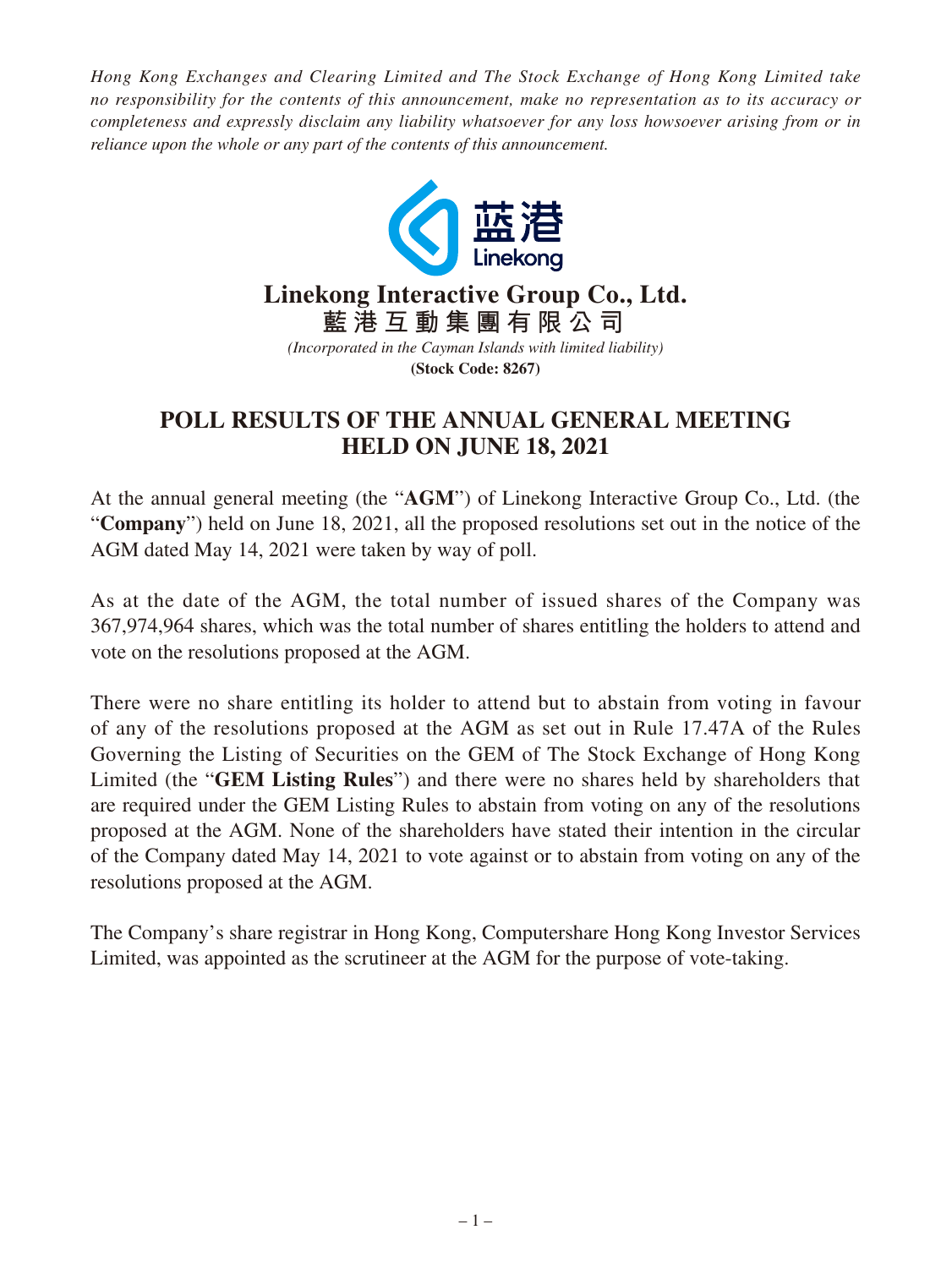The poll results in respect of the each of the resolutions proposed at the AGM were as follows:

| <b>Ordinary Resolutions</b> |     |                                                                                                                                                                                                                  |                                                                                                                                                                                                                                                                 | <b>Number of votes cast</b><br>(Approximate percentage of<br>votes cast) |                           |
|-----------------------------|-----|------------------------------------------------------------------------------------------------------------------------------------------------------------------------------------------------------------------|-----------------------------------------------------------------------------------------------------------------------------------------------------------------------------------------------------------------------------------------------------------------|--------------------------------------------------------------------------|---------------------------|
|                             |     |                                                                                                                                                                                                                  |                                                                                                                                                                                                                                                                 | For                                                                      | <b>Against</b>            |
| 1.                          |     |                                                                                                                                                                                                                  | To receive and adopt the audited consolidated financial<br>statements of the Company and its subsidiaries and the<br>reports of the directors and independent auditors for the<br>year ended December 31, 2020.                                                 | 108,235,549<br>$(100\%)$                                                 | $\theta$<br>$(0\%)$       |
| 2.                          | (A) | To re-elect the following persons as directors of the<br>Company:                                                                                                                                                |                                                                                                                                                                                                                                                                 |                                                                          |                           |
|                             |     | (i)                                                                                                                                                                                                              | Ms. LIAO Mingxiang as an executive director<br>of the Company                                                                                                                                                                                                   | 84,496,549<br>$(100\%)$                                                  | $\theta$<br>$(0\%)$       |
|                             |     | (ii)                                                                                                                                                                                                             | Ms. ZHAO Yifang as an independent non-<br>executive director of the Company                                                                                                                                                                                     | 84,496,549<br>$(100\%)$                                                  | $\overline{0}$<br>$(0\%)$ |
|                             |     | (iii)                                                                                                                                                                                                            | Mr. ZHANG Xiangdong as an independent<br>non-executive director of the Company                                                                                                                                                                                  | 84,496,549<br>$(100\%)$                                                  | $\theta$<br>$(0\%)$       |
|                             | (B) |                                                                                                                                                                                                                  | To authorise the board of directors of the Company<br>to fix the remuneration of the directors of the<br>Company.                                                                                                                                               | 108,235,549<br>$(100\%)$                                                 | $\theta$<br>$(0\%)$       |
| 3.                          |     |                                                                                                                                                                                                                  | To re-appoint PricewaterhouseCoopers as independent<br>auditors of the Company and to authorise the board of<br>directors of the Company to fix its remuneration.                                                                                               | 108,235,549<br>$(100\%)$                                                 | $\overline{0}$<br>$(0\%)$ |
| 4.                          | (A) | To give a general mandate to the directors of the<br>Company to allot, issue and deal with additional<br>shares not exceeding 20% of the aggregate nominal<br>amount of the issued share capital of the Company. |                                                                                                                                                                                                                                                                 | 108,235,549<br>$(100\%)$                                                 | $\overline{0}$<br>$(0\%)$ |
|                             | (B) |                                                                                                                                                                                                                  | To give a general mandate to the directors of the<br>Company to repurchase shares not exceeding 10%<br>of the aggregate nominal amount of the issued share<br>capital of the Company.                                                                           | 108,235,549<br>$(100\%)$                                                 | $\theta$<br>$(0\%)$       |
|                             | (C) |                                                                                                                                                                                                                  | To extend the general mandate granted to the<br>directors of the Company under resolution no. $4(A)$<br>by the nominal amount of the share capital of the<br>Company repurchased by the Company pursuant to<br>the authority granted under resolution no. 4(B). | 108,235,549<br>$(100\%)$                                                 | $\theta$<br>$(0\%)$       |